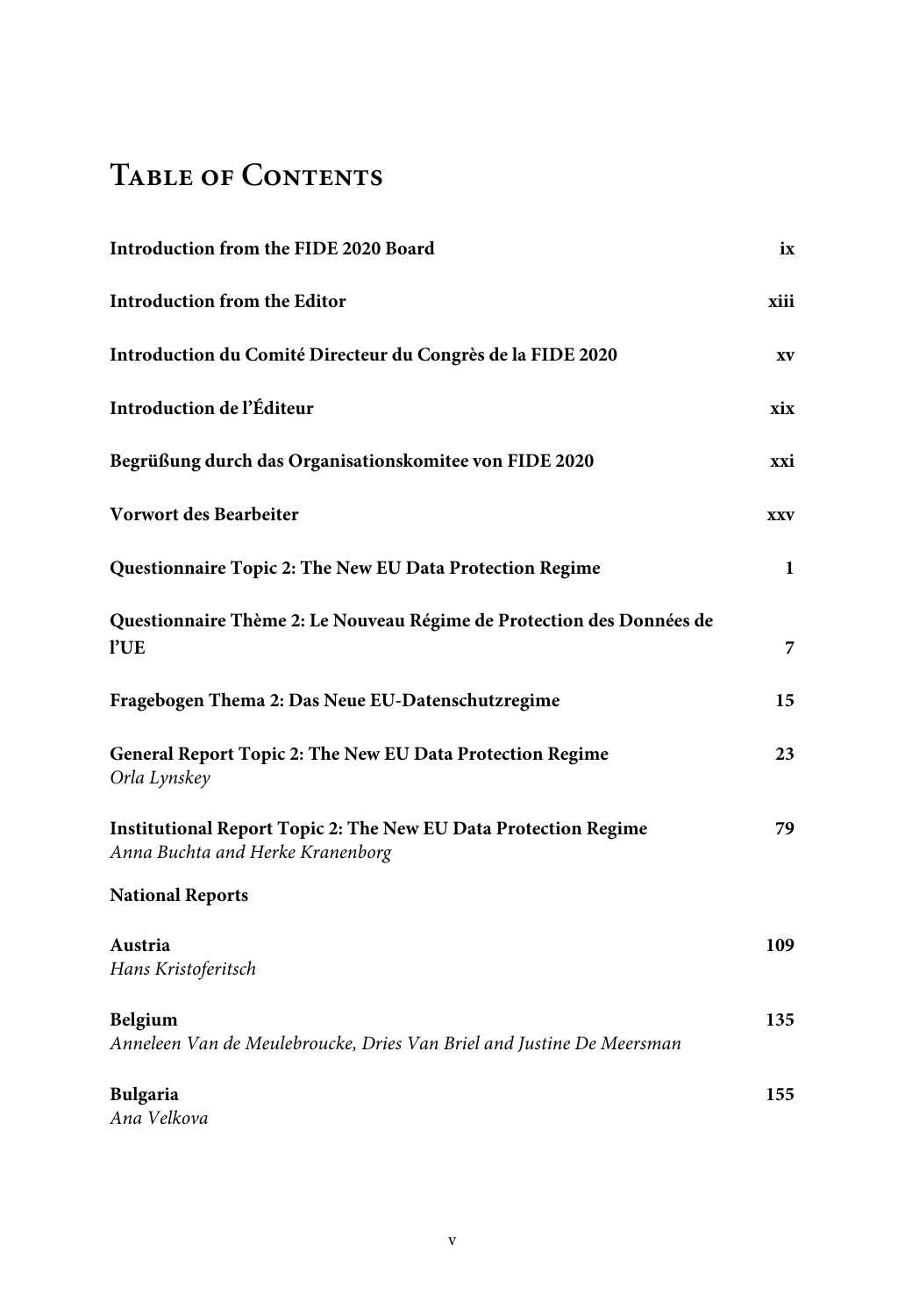| Croatia                                                                                                                 | 179 |
|-------------------------------------------------------------------------------------------------------------------------|-----|
| Antonija Ivančan                                                                                                        |     |
| Cyprus<br>Stéphanie Laulhé Shaelou and Katerina Kalaitzaki                                                              | 197 |
| <b>Czech Republic</b><br>Ondřej Serdula and Vojtěch Bartoš                                                              | 217 |
| Denmark<br>Søren Sandfeld Jakobsen                                                                                      | 235 |
| Estonia<br>Merike Kaev                                                                                                  | 247 |
| Finland<br>Anu Talus and Tobias Bräutigam                                                                               | 259 |
| France<br>Céline Castets-Renard, Mathieu Combet and Olivia Tambou                                                       | 273 |
| Germany<br>Dieter Kugelmann                                                                                             | 295 |
| Greece<br>Anna Pouliou, Virginia Tzortzi and Despina Vezakidou                                                          | 323 |
| <b>Hungary</b><br>Tamás Bendik, Dániel Eszteri, Attila Kiss, Melinda Kovács, Ágnes Majsa and Katalin<br>Siklósi-Somogyi | 343 |
| Ireland<br>Kate Colleary and Emily Gibson                                                                               | 365 |
| <b>Italy</b><br>Francesco Rossi Dal Pozzo                                                                               | 385 |
| Luxembourg<br>Tine A. Larsen, Clémentine Boulanger and Annelies Vandendriessche                                         | 403 |
| Malta<br>Mireille M. Caruana                                                                                            | 425 |